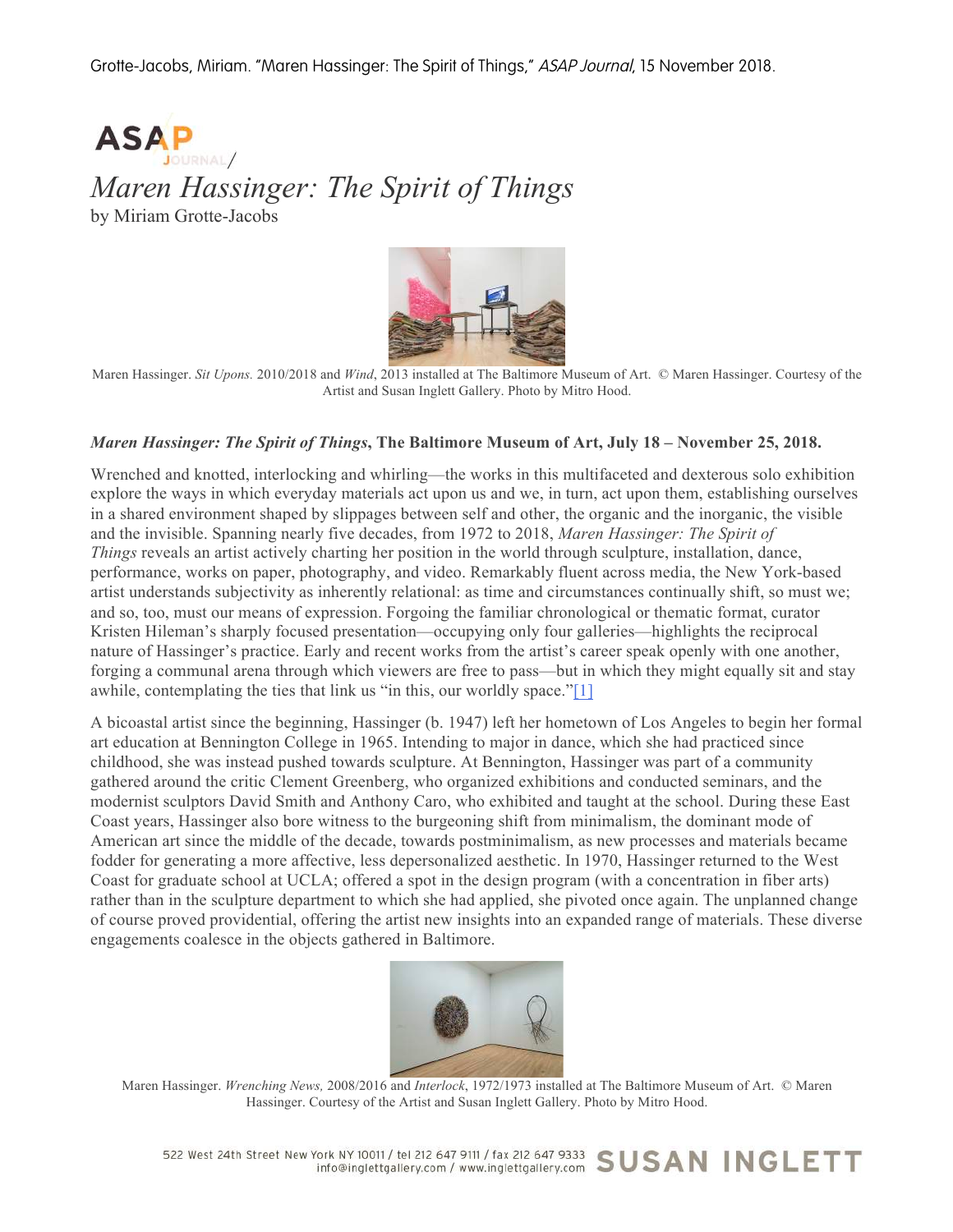## Grotte-Jacobs, Miriam. "Maren Hassinger: The Spirit of Things," ASAP Journal, 15 November 2018.

Entering the exhibition, the viewer is met by two circular sculptures made roughly thirty-five years apart. *Interlock* (1972–1973) is an early example of the artist's use of steel wire rope, a material privileged throughout Hassinger's work for its ability to mimic organic form and marry the fluidity of fiber with the austerity of metal. A noose-like oval hangs from a hook jutting out from the wall, its thick rope fraying at the extremities into individual strands, like tree roots or river tributaries. The unraveling of the cord disarms the form's initially violent charge, even as the seeming delicacy of the steel threads belies the immense effort, supplemented by a welding torch, required to delimit them. Installed on an adjoining wall is the more recent *Wrenching News* (2008/2016), a tondo of torn strips of newspaper that have been twisted and tied into bow-like bundles to generate an inviting textural field not unlike an oversized shag carpet. The tightly coiled clippings refuse readability: while one might catch a date, a reference to immigration policy, or a photographic sliver of an Olympic medalist, one is struck above all by the artist's transformational action, her forceful manual response to an ongoing onslaught of information that is, as the title suggests, at times hard to bear. Sourced largely from *The New York Times* during an eight-year period bookended by—among other events—the presidential elections that first elevated Barack Obama and Donald Trump, respectively, the completed work renders history tactile, registering the passage of time in and as the contrast between the fresher and more yellowed newspaper fragments that comprise its tangled archive. Both objects posit art as a durational, embodied, and potentially therapeutic human action that incorporates the material, cultural, and historical substance of everyday life.



Maren Hassinger. *The Veil Between Us*, 2007/2018, and *Whirling,* 1978 installed at The Baltimore Museum of Art. © Maren Hassinger. Courtesy of the Artist and Susan Inglett Gallery. Photo by Mitro Hood.

Like the first room, the second gallery joins an older and a more recent work. In the center of the space, *Whirling* (1978) reveals a circle of nine roughly conical clusters of bundled and frayed steel rope installed directly on the floor. Tilting this way and that, the broom-like forms are emphatically anthropomorphic, perhaps recalling hula dancers or, as Valerie Cassel Oliver proposes, the meditative practices of Sufi Whirling Dervishes.[2] Here, the artist transforms steel into a powerful evocation of human motion inextricable from the performative praxis she began developing in the late 1970s with her Los Angeles-based collaborators Senga Nengudi and David Hammons, among other interlocutors. Meanwhile, occupying two of the gallery's back walls, *The Veil Between Us* (2007/2018), a curtain of knotted chains of twisted newspaper, also shows Hassinger turning minimalist strategies such as seriality and accumulation toward allusive new ends. Though abstract, certain components along the left edge of the installation assume a quasi-figural quality, suggesting spectators drawn to the collective performance just before the title "veil": Several pieces of twisted steel rope lean precariously against the wall, emerging like legs from the cascade of newspaper; while further to the left, a diminutive, unfinished steel disc appears as if peeking out from behind the paper barrier like a curious child. Together, the two works offer mutually reinforcing implications of animation.



Maren Hassinger. *Daily Mask* 1997-2004. Courtesy of the Artist and Susan Inglett Gallery.

The third gallery, the largest in the exhibition, stages a complex multidisciplinary encounter between works from multiple periods of Hassinger's career. Two video installations are the room's standouts. In *Daily*